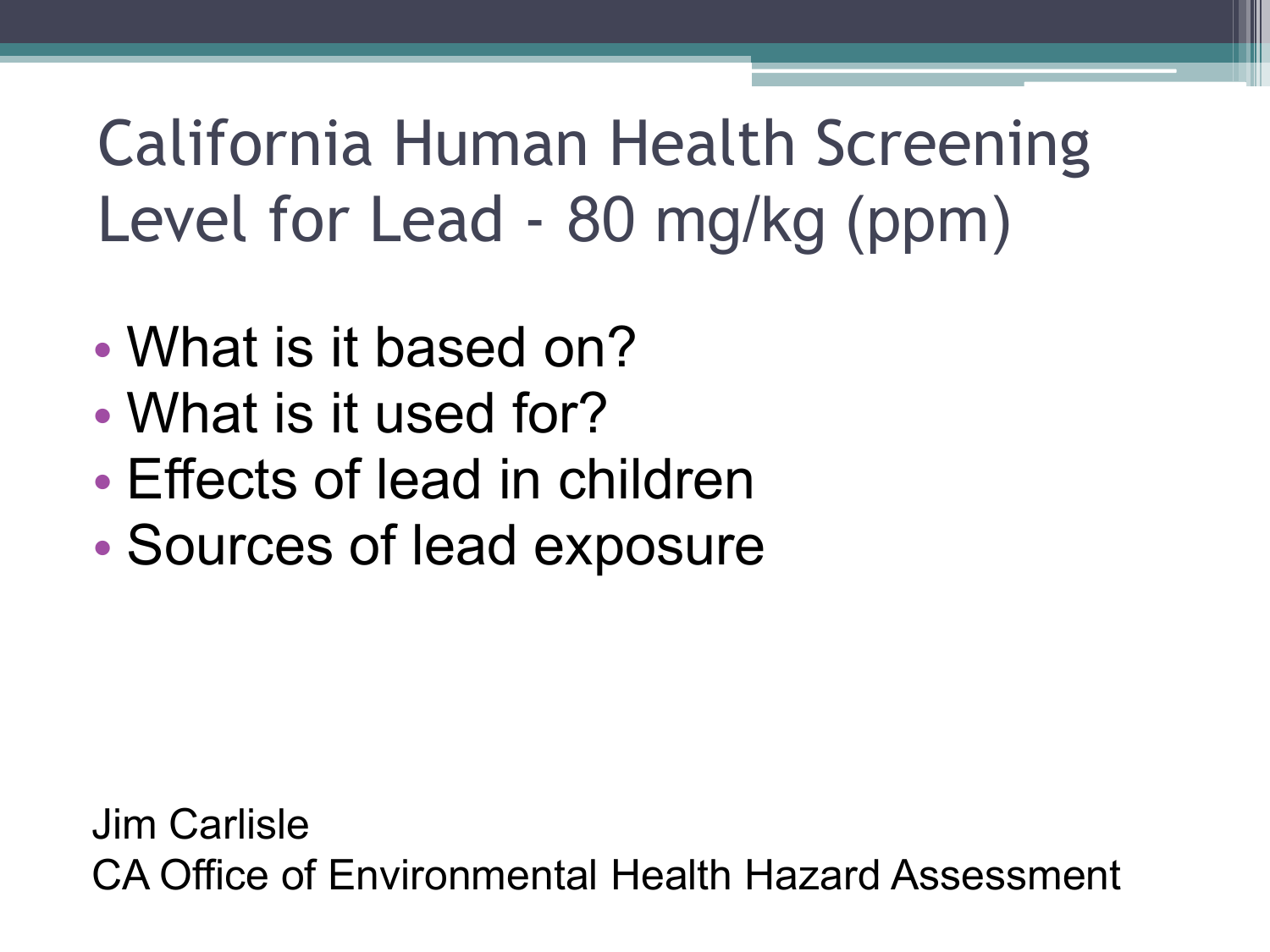## What is the basis for the Screening Level?

- An analysis of 1333 children showed an inverse relationship between their blood lead levels and their IQ test results.
- Using this relationship, OEHHA estimated the lowest blood lead level that could result in a loss of 1 IQ point.
- That level was 1 microgram per deciliter (µg/dL)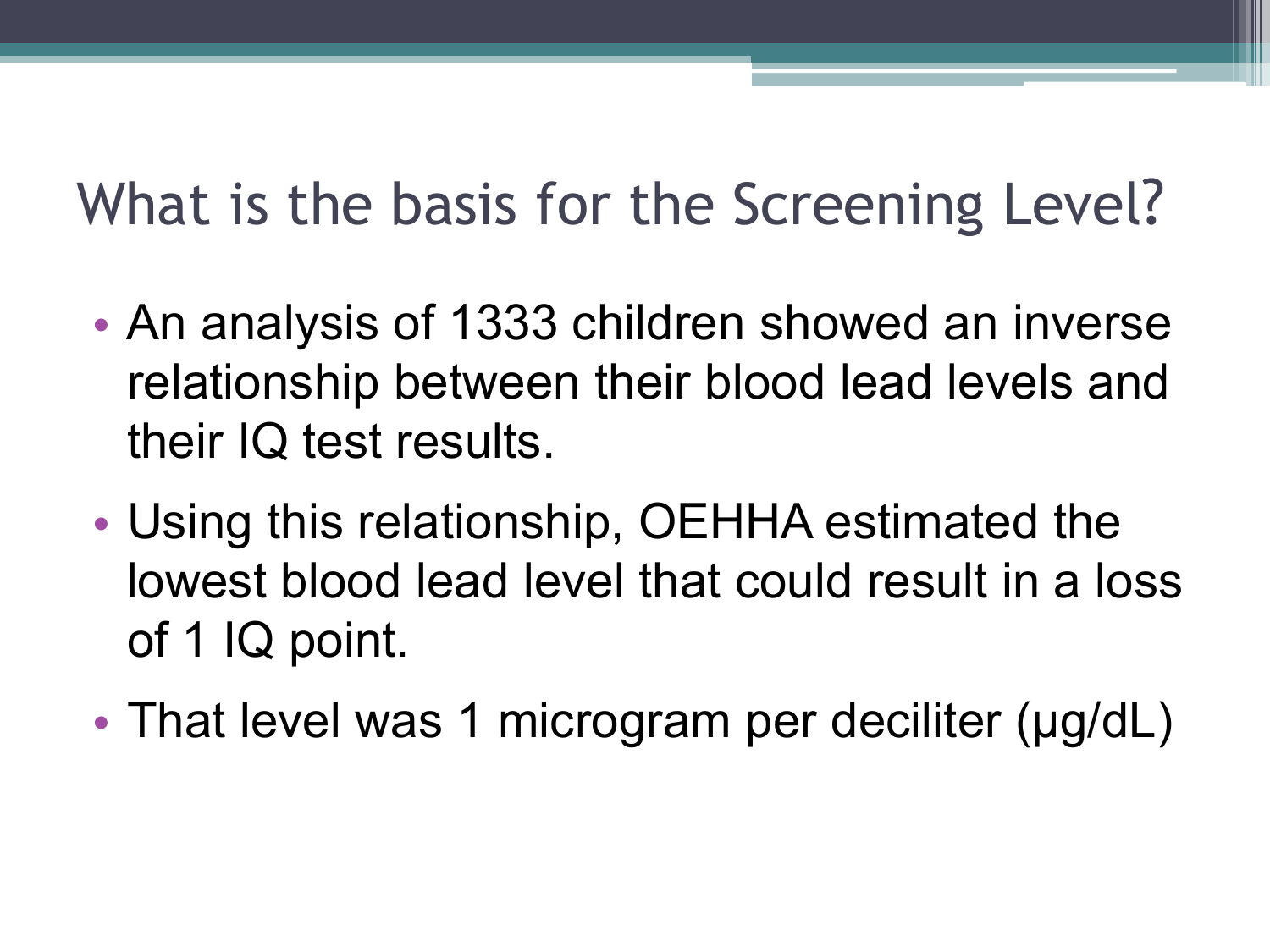### National Toxicology Program conclusions



#### NTP MONOGRAPH ON HEALTH EFFECTS OF LOW-LEVEL LEAD

June 13, 2012

Office of Health Assessment and Translation Division of the National Toxicology Program National Institute of Environmental Health Sciences National Institutes of Health U.S. DEPARTMENT OF HEALTH AND HUMAN SERVICES NTP concludes that at  $\leq$  5 µg/dL there are changes in:

- Cognitive ability (thinking, understanding, learning, and remembering)
- achievement
- behavior
- ADHD (attention deficit hyperactivity disorder)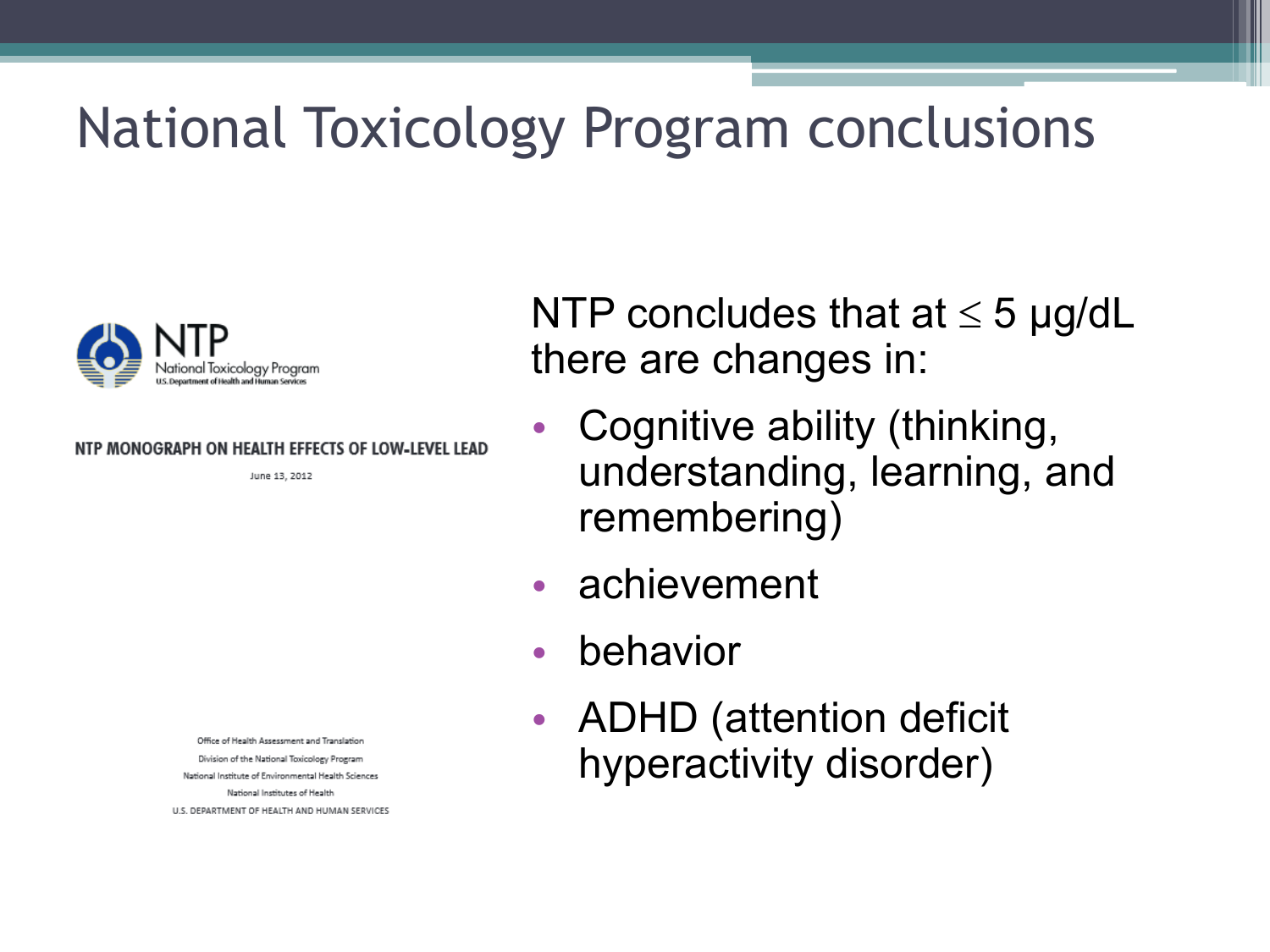### How was the screening level developed?

- We used DTSC's Leadspread model to estimate the soil lead concentration that could increase a child's blood lead concentration by up to 1 µg/dL.
- The model incorporates health-protective assumptions:
	- We based the screening level not on an average child, but one with high exposure:
		- For example a toddler who plays on bare soil, exhibits hand-to-mouth behavior, and therefore ingests higher- than-average amounts of soil.
	- □ Lead in soil is assumed to be 44% bioavailable. In most cases bioavailability would be less.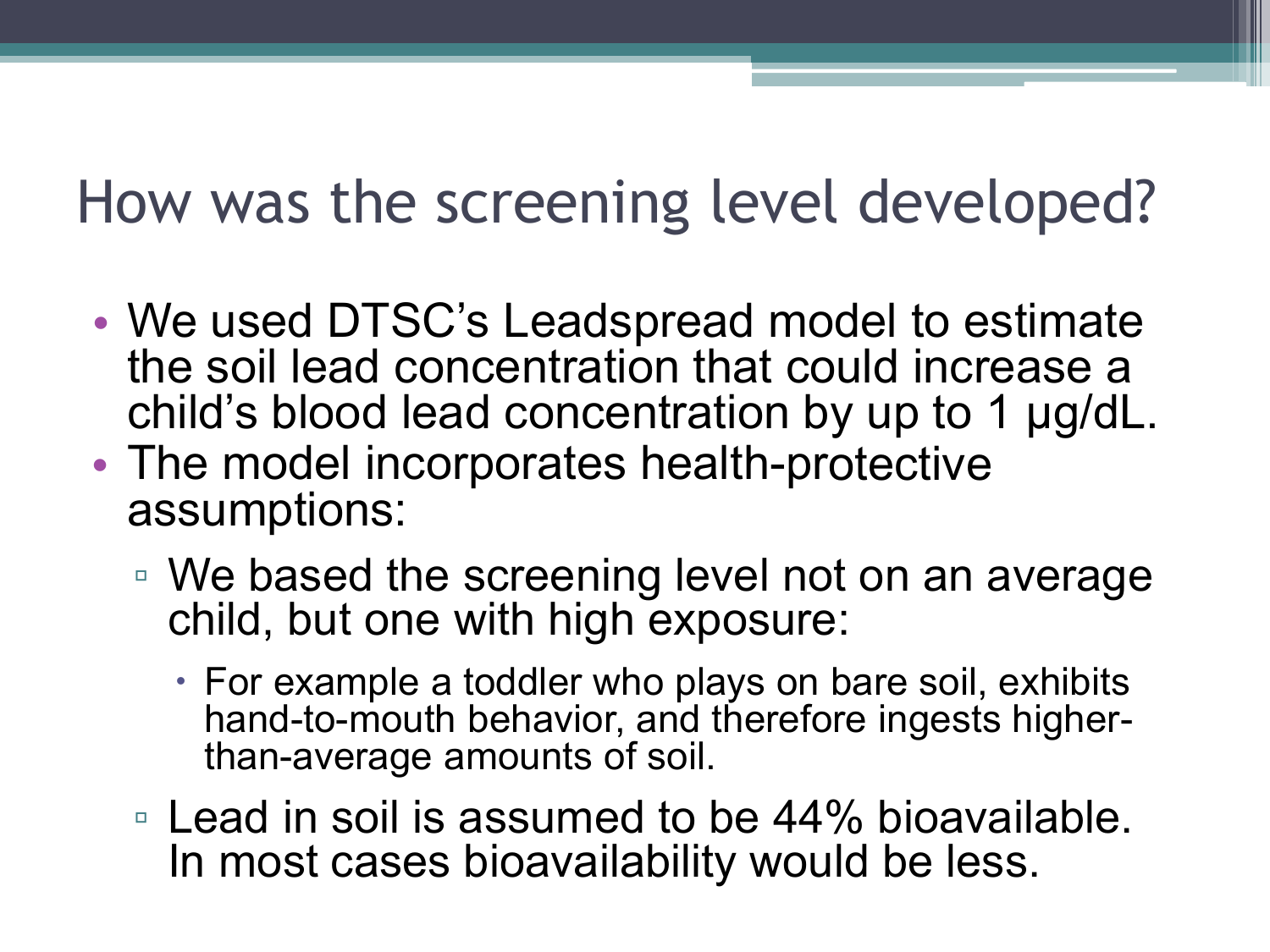How is the 80 ppm lead Screening Level used?

- Because of the conservatism incorporated in the screening level, levels less than that are considered "safe" under any reasonable set of conditions.
- Lead levels greater than 80 ppm require further evaluation.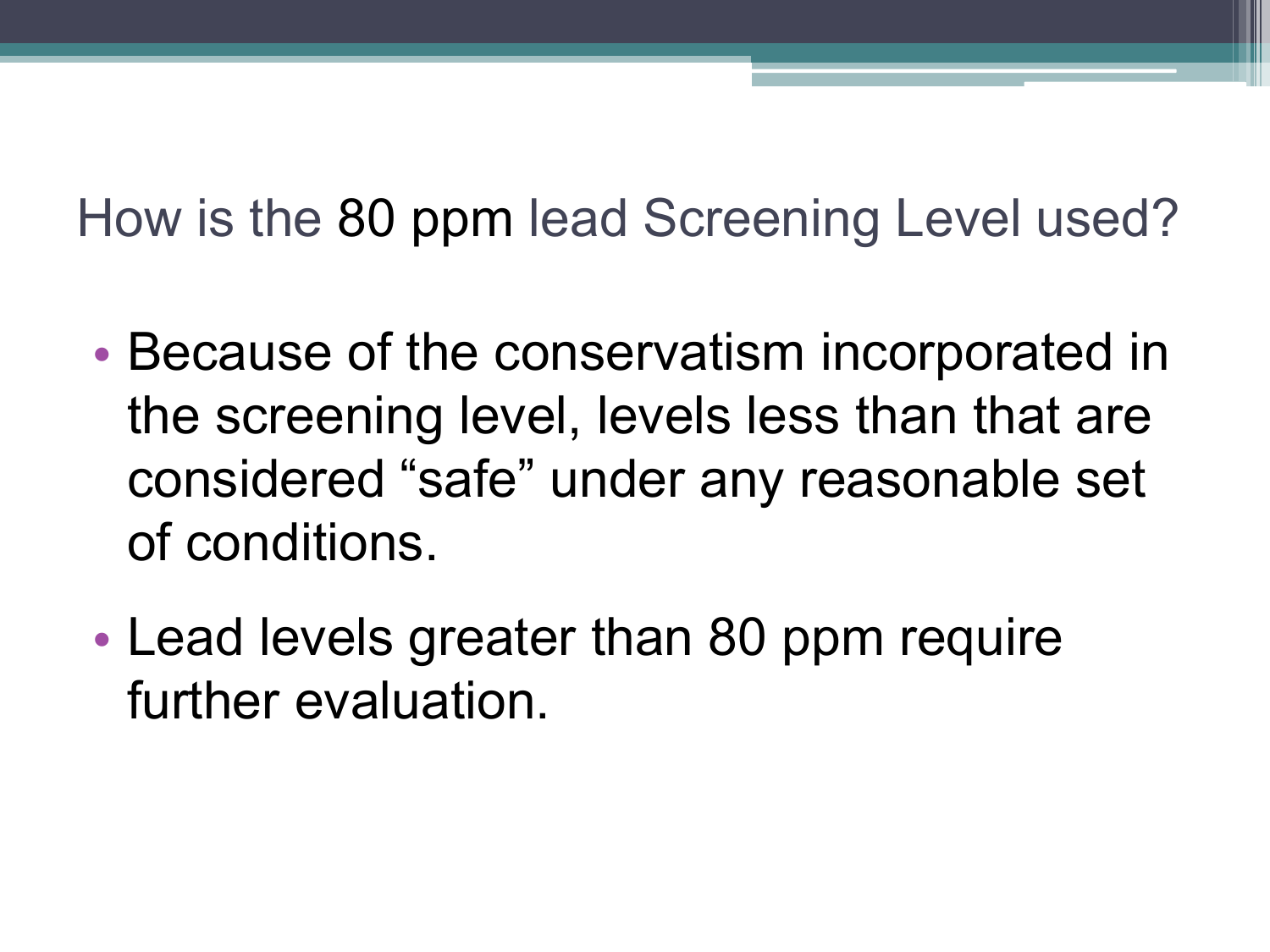# Exposure to Lead in Soil

- The location of lead in soil affects the likelihood of exposure to lead.
	- Children are more likely to be exposed to lead that is at the surface than to lead that is below the surface.
	- Lead that is in vegetated or covered areas has less exposure potential than lead that is in bare dirt.